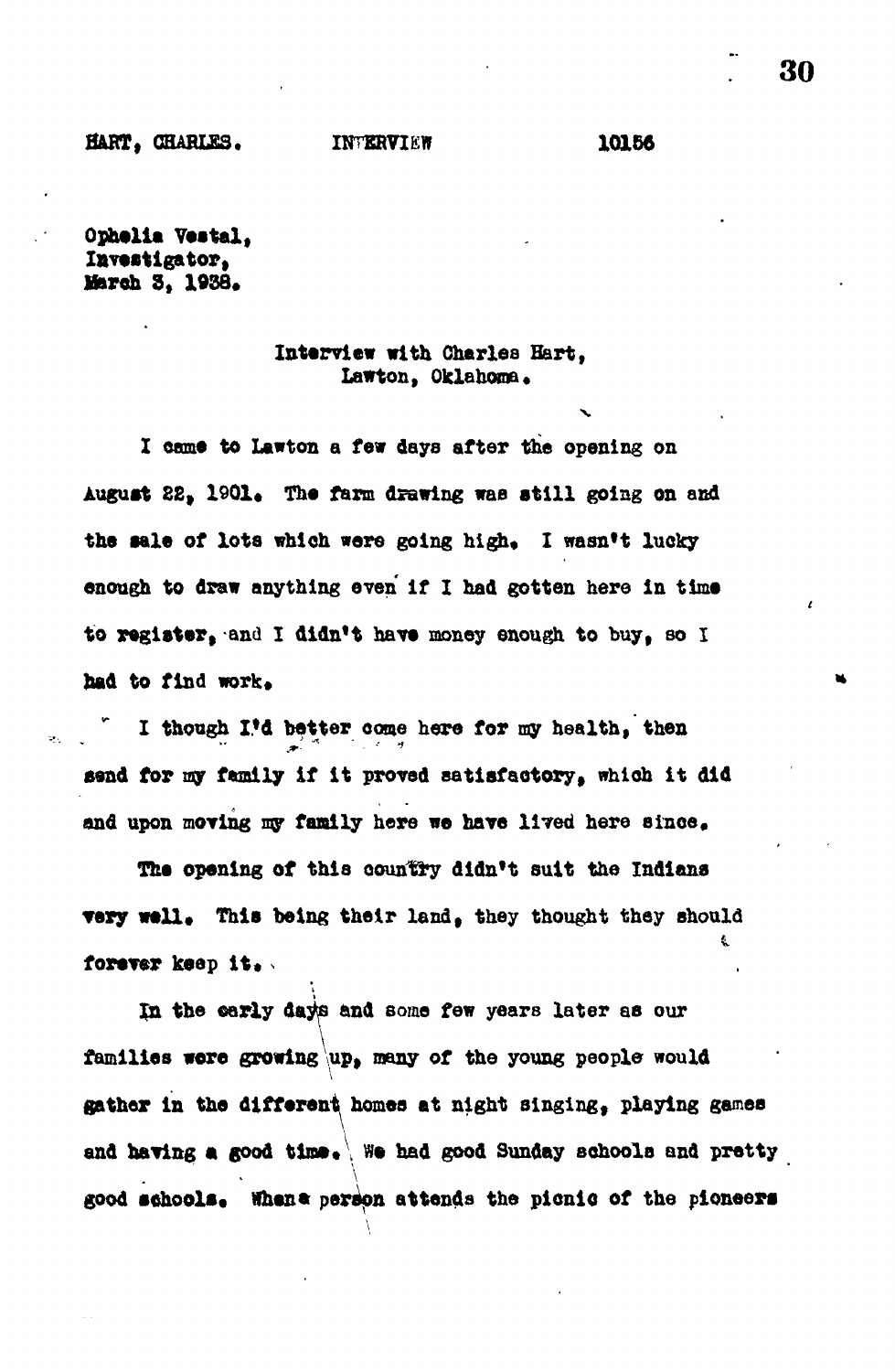## **• S -**

**which is held.every Lawton\*s birthday, August 6th, they can see the faces of the old-time neighbors with their** families, and their familes growing fast, all happy and a home-loving people.

**One time when I waa batching in this country, I had** been out working in the field and worked late that night. A young man had come through the country sometime before looking for work. As he hadn't found any he accepted the invitation of staying at my hut. When I finished the day's **work and vent to the house, I expected the new boy to have** feed out for the horses, but there wasn't any. I fed the **team and went to the house. He had gotten soared and hidden in a closet like of the one room hut, saying several Indians cams up to the house with guns and kept looking in** the windows. He busame frightened of so many and hid. I only laughed at him. I started to fix supper end was making the bread when an Indian man came up to the window. Another cams to the other window. I went on with my work, took my bread to the stove to put it in, reached carefully for my gun that was in the corner. The Indians wouldn't may anything just went from windown to window looking in. I raised my gun to